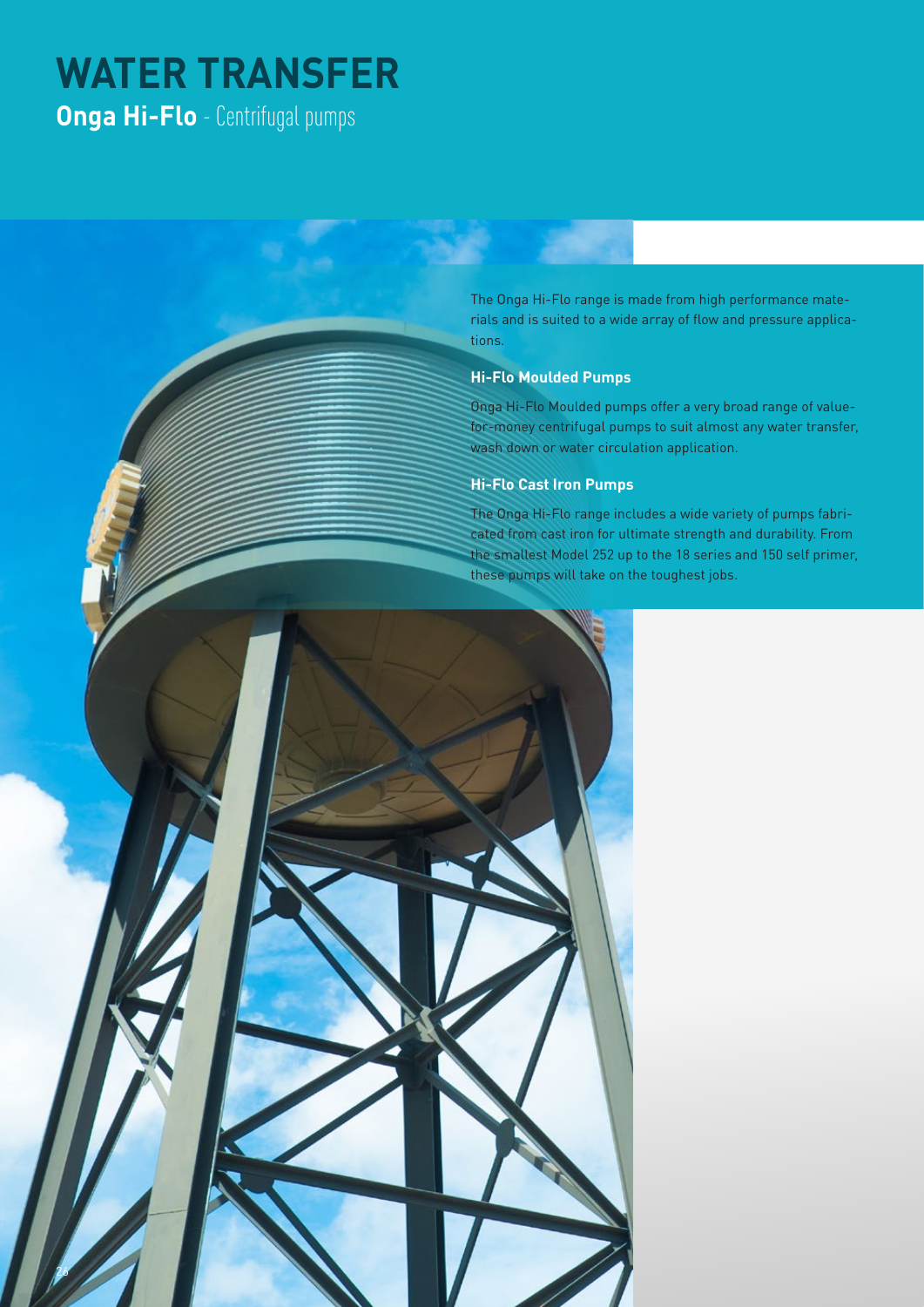## **CENTRIFUGAL PUMPS**



- The 400 series is constructed of high grade corrosionresistant materials
- Provides water flows up to 270 litres a minute or maximum pressure up to 26 metres
- Model 413 is ideally suited to circulation duty in hydroponic greenhouses and water transfer
- Casings are moulded out of strong ABS, making them suitable for the harshest of conditions

#### **Applications:**

• High flow water transfer, light industrial and animal hygiene stations.



| <b>MODEL</b>      | <b>Watts (P2)</b> | <b>Voltage</b> | <b>Current (Amps)</b> |
|-------------------|-------------------|----------------|-----------------------|
| <b>HI-FLO 413</b> | 370               | 230            | 2.5                   |
| <b>HI-FLO 414</b> | 370               | 230            | 2.6                   |
| <b>HI-FLO 415</b> | 750               | 230            | 4.3                   |
| <b>HI-FLO 416</b> | 370               | 230            | 2.6                   |
| <b>HI-FLO 417</b> | 750               | 230            | 4.2                   |

**Suction & Discharge**

• 400 series: 1 1/4" male BSP suction & discharge.

• 413 model: 1" male BSP suction & discharge.



- Suited to those jobs involving rugged terrain where a compact water transfer pump is required
- Moulded pump casing for corrosion resistance
- Close coupled high efficiency TEFC motor makes it resistant to water ingress and vermin proof
- Inbuilt thermal overload protects the motor from overheating

#### **Applications:**

Water transfer, tank filling and irrigation.



| 230/415<br>1100<br>$7.2 - 3.5$<br><b>HI-FLO 112</b> | <b>MODEL</b> | <b>Watts (P2)</b> | <b>Voltage</b> | <b>Current (Amps)</b> |
|-----------------------------------------------------|--------------|-------------------|----------------|-----------------------|
|                                                     |              |                   |                |                       |
| 230/415<br>1100<br>$7.2 - 2.6$<br><b>HI-FLO 252</b> |              |                   |                |                       |

**Suction & Discharge**

- 112 model: 1 1/4" male BSP suction & discharge.
- 252 model: 1 1/4" female BSP suction & discharge.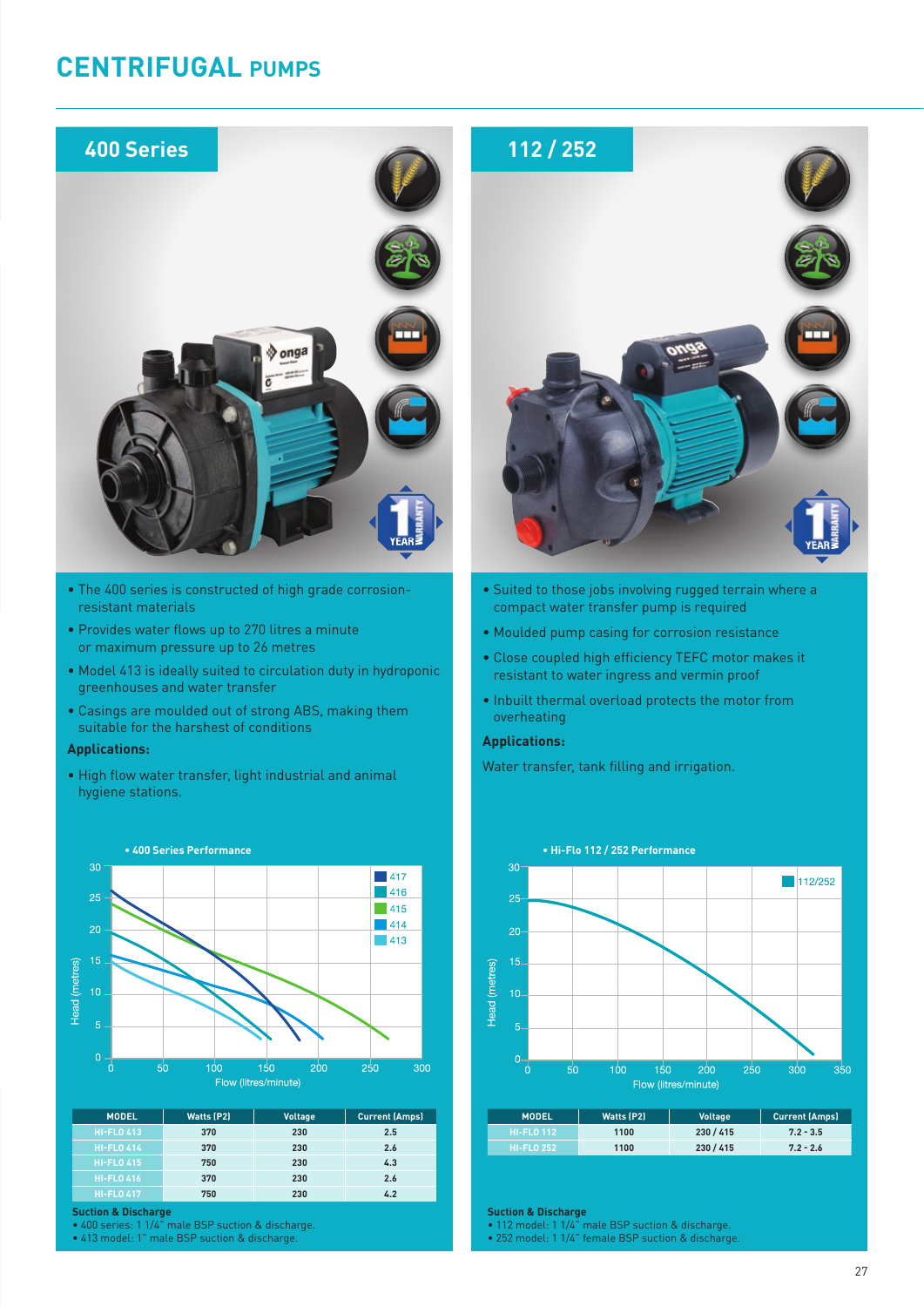## **CENTRIFUGAL PUMPS**



- Cast Iron casing for corrosion resistance
- Close coupled high efficiency TEFC motor makes it resistant to water ingress and vermin proof
- Inbuilt thermal overload protects the motor from overheating

#### **Applications:**

• High flow water transfer, tank filling and irrigation.



| <b>MODEL</b>      | <b>Watts (P2)</b> | <b>Voltage</b> | <b>Current (Amps)</b> |
|-------------------|-------------------|----------------|-----------------------|
| <b>HI-FLO 182</b> | 1500              | 230            | 8.9                   |
| <b>HI-FLO 182</b> | 1500              | 415            | 3.9                   |
| <b>HI-FLO 183</b> | 2400              | 230 / 460      | 14/7                  |
| <b>HI-FLO 183</b> | 2400              | 415            | 5.5                   |
| <b>HI-FLO 184</b> | 3800              | 230 / 460      | 20.6 / 10.3           |
| <b>HI-FLO 184</b> | 3800              | 415            | 7.5                   |
| <b>HI-FLO 185</b> | 6000              | 415            | 12.8                  |
| <b>HI-FLO 187</b> | 2400              | 230 / 460      | 14/7                  |
| <b>HI-FLO 187</b> | 2400              | 415            | 5.3                   |

**Suction & Discharge** 2" female BSP

- resistant to water ingress and vermin proof
- Inbuilt thermal overload protects the motor from overheating

#### **Applications:**

• Suitable for high head water transfer, tank filling and irrigation.



**Suction & Discharge**

- 1 1/2" male BSP suction & discharge.
- \*143 model available in 3 phase.